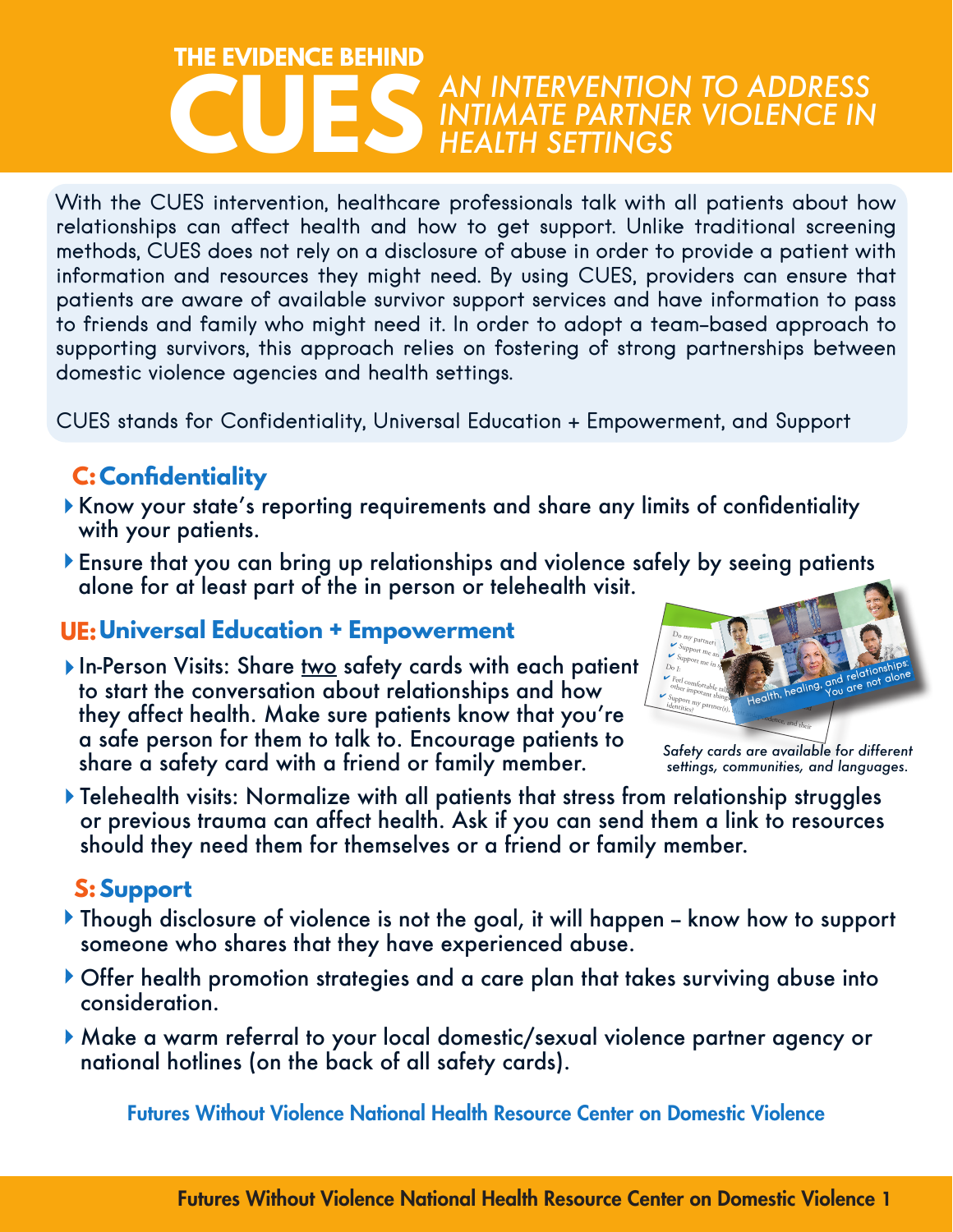The building blocks of the CUES intervention have been evaluated in reproductive and adolescent health settings by Elizabeth Miller, MD, PhD. The development of this intervention was based on research done over the last fifteen years about addressing intimate partner violence in healthcare.

## What Survivors of IPV Want from Health Professionals

**Autonomy** Survivors want to be able to make their own decisions when it comes to health care.1–5 This includes choosing their own providers, disclosing in their own time, and having multiple pathways for potential interventions.<sup>1,4,5</sup> Additionally, health professionals should always explain procedures thoroughly and allow patients to ask questions or signal discomfort.<sup>1</sup> Intimate partner violence can strip people of control-provider awareness can serve as a powerful tool to combat this.<sup>5</sup>

**Empathy & Compassion** People who have been exposed to intimate partner violence want providers to validate their experiences.<sup>1,2,4</sup> Providers should strive to be nonjudgmental and supportive, regardless of how survivors of intimate partner violence respond to interventions.4,5 A judgmental, intrusive or controlling provider may recall trauma for survivors.<sup>1</sup>

**Informed Providers** Providers with knowledge about intimate partner violence make a significant difference in the experiences of patients. Survivors cite the value of having health professionals who understand the depth and complexity of IPV. This includes the impact of trauma on health, the long-term nature of this violence, and its intersection with accessing a variety of other needs (employment, childcare, transportation, etc.) $1,4,5$ 

### Limitations of Screening for IPV without Universal Education

**Low Disclosure Rates** Disclosure rates among patients screened for intimate partner violence in health care settings are not the same as known prevalence of intimate partner violence from research studies. While 1 in 4 women and 1 in 9 men are estimated to be survivors of intimate partner violence in the general population, disclosure rates in clinical settings range from 1%-14% with screening, typically hovering around 7%.<sup>6-10</sup> Among known survivors, only 21.1% of women and 5.6% of men report disclosing to a healthcare professional.<sup>6</sup>

**Non-Differential Outcomes for Screening Alone** Outcomes for survivors are comparable between screened and non-screened patients in the absence of universal education or warm referrals.<sup>11</sup> No significant differences emerge in quality of life, number of emergency room visits, or number of hospitalizations.<sup>12</sup> Beyond this, no significant differences have been found in referral behaviors.<sup>9</sup>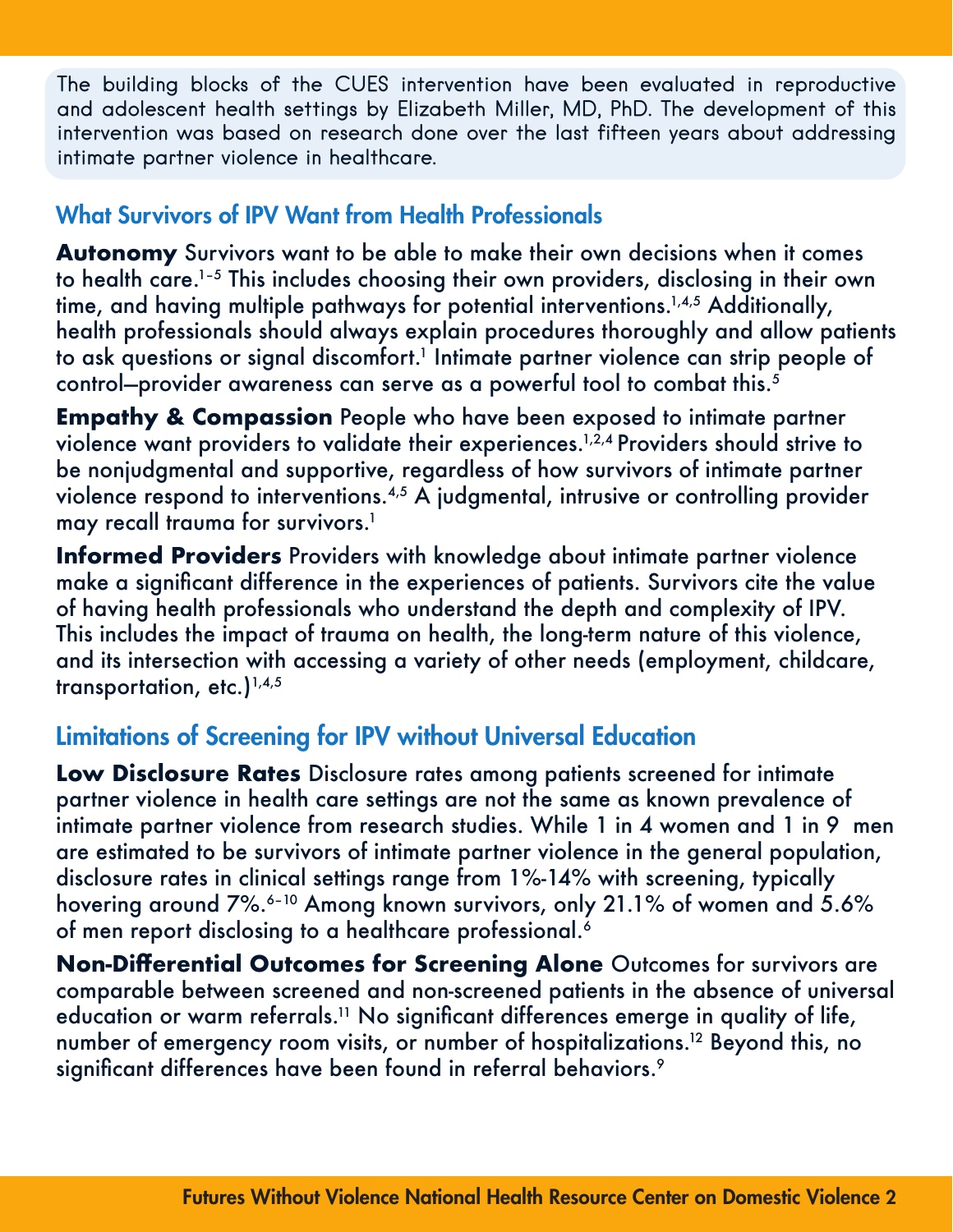### Importance of Confidentiality and Patients' Reasons for Non-Disclosure

**Patient Concerns** Patients who have experienced IPV are concerned about the privacy of their data, particularly with electronic medical records.<sup>13</sup> A perceived lack of privacy is a reason for non-disclosure by survivors.13–16 Assured confidentiality of providers, as well as a clear explanation of how patient information will be used, is recommended.<sup>13</sup>

**Reasons for Non-Disclosure** Amongst patients with a history of IPV, reasons for non-disclosure include fear of judgment, emotional distress, fear of not receiving adequate support from healthcare professionals, concern about mandated reporting procedures, religious beliefs, language barriers, and having children in the home.<sup>14-</sup> ءَ

# Value of Universal Education & Empowerment

**Universal Education and Empowerment** The National Sexual Violence Resource Center encourages a trauma-informed framework that focuses on being sensitive to potential trauma in survivors, rather than responding solely to disclosure.17 Comprehensive approaches including education, assessment, intervention, and prevention are recommended to empower and uplift survivors.<sup>18,19</sup>

**Outcomes for Patients** In an intervention centered around reducing unintended pregnancies in women who experience intimate partner violence, utilization of a universal education model was associated with a 71% reduction in pregnancy pressure, and women being 60% more likely to end a relationship because it felt unsafe.18,20 Additional universal education models have demonstrated a threefold increase in disclosure amongst youth who experienced relationship abuse, as well as decreased self-reported isolation and reduced reproductive coercion in women with high baselines of RC.<sup>21,22</sup> Patients exposed to these interventions have positive feedback, and report them to be more helpful than comparable resources.23

**Outcomes for Providers** Providers exposed to a universal education and empowerment curriculum report improved confidence in discussing IPV, as well as increased awareness about the complexity of issues faced by survivors.<sup>23</sup> These outcomes are cited as reasons providers are less likely to screen.<sup>7, 24</sup>

**Peer-to-Peer Education** Patients who receive universal education do not only directly benefit, but also share the information with their peers. Studies have demonstrated that participants who received UE were almost twice as likely to share the number for the domestic violence hotline with someone.22 Additionally, patients who receive palm-sized cards have cited the empowerment they feel when sharing concrete resources with their peers.20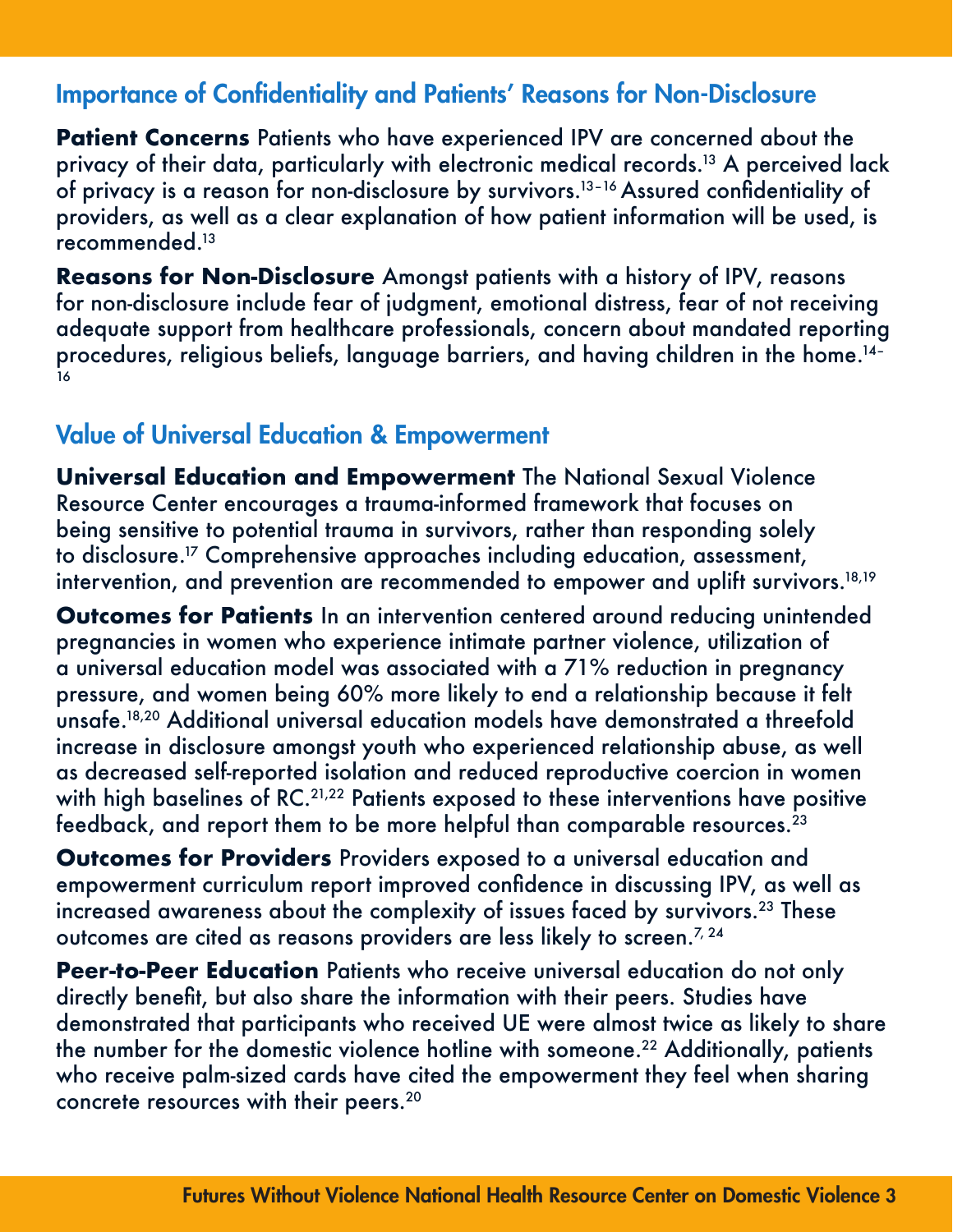# Cross-Sector Partnerships & Survivor Health and Safety

**Coordinating Care** Systems approaches, rooted in strong cross-sector networks, show important outcomes for women who have experienced IPV. Community partnerships create an easier "warm referral" process, allowing providers to facilitate the connection between survivors and resources. These warm referrals increase the likelihood of survivors utilizing interventions.<sup>25</sup>

**Collaborative Learning** Network models and cross-sectoral curricula demonstrate an improved knowledge base for all participants. Collaborative groups successfully challenge misconceptions around intimate partner violence and built meaningful relationships.26–28 Culturally competent care is also improved through these collaborations.27 These networks foster easier referral processes and stronger understandings of the field. 26–28

## National Health Resource Center on Domestic Violence at Futures Without Violence

Learn more: [ipvhealth.org](http://ipvhealth.org) For community health centers: [ipvhealthpartners.org](http://ipvhealthpartners.org) Order [safety cards](https://www.futureswithoutviolence.org/wp-content/uploads/2019-Health-Resource-Center-on-DV-Guide-FINAL.pdf) and more: [store.futureswithoutviolence.org](http://store.futureswithoutviolence.org) Email: [health@futureswithoutviolence.org](mailto:health%40futureswithoutviolence.org?subject=)



Futures Without Violence National Health Resource Center on Domestic Violence 4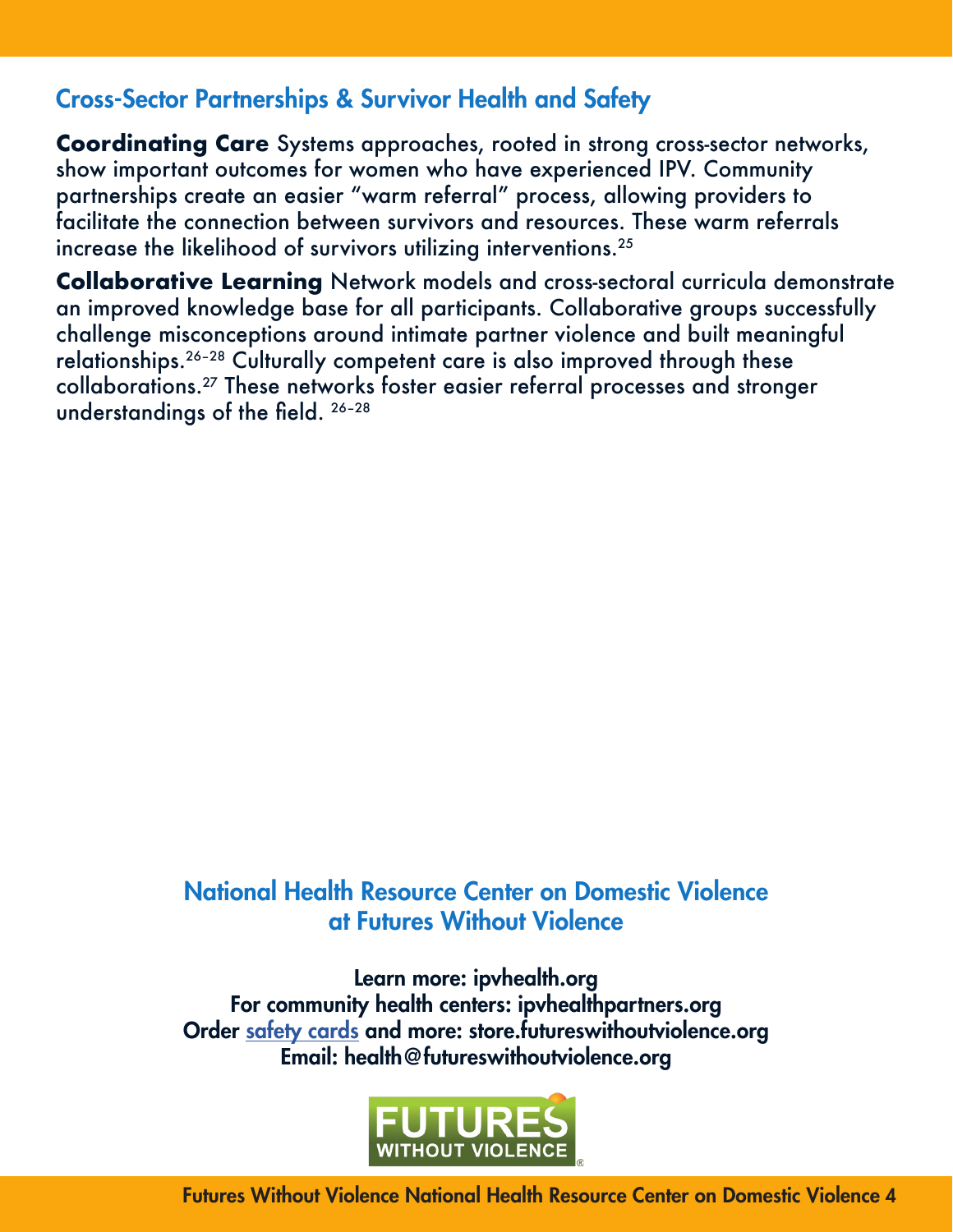#### References

1. Reeves EA, Humphreys JC. Describing the healthcare experiences and strategies of women survivors of violence. J Clin Nurs. 2018;27(5-6):1170-1182. doi:10.1111/jocn.14152

2. Munro-Kramer ML, Dulin AC, Gaither C. What survivors want: Understanding the needs of sexual assault survivors. J Am Coll Health. 2017;65(5):297-305. doi:10.1080/07448481.2017.1312409

3. Kulkarni SJ, Bell H, Rhodes DM. Back to basics: essential qualities of services for survivors of intimate partner violence. Violence Against Women. 2012;18(1):85-101. doi:10.1177/1077801212437137

4. Feder GS, Hutson M, Ramsay J, Taket AR. Women exposed to intimate partner violence: expectations and experiences when they encounter health care professionals: a meta-analysis of qualitative studies. Arch Intern Med. 2006;166(1):22-37. doi:10.1001/archinte.166.1.22

5. Chang JC, Cluss PA, Ranieri L, et al. Health care interventions for intimate partner violence: what women want. Womens Health Issues. 2005;15(1):21-30. doi:10.1016/j.whi.2004.08.007

6. Black MC, Basile KC, Breiding MJ, et al. The national intimate partner and sexual violence survey: 2010 summary report. Atlanta, GA Natl Cent Inj Prev Control Centers Dis Control Prev. 2011;19:39-40.

7. Ahmad I, Ali PA, Rehman S, Talpur A, Dhingra K. Intimate partner violence screening in emergency department: a rapid review of the literature. J Clin Nurs. 2017;26(21-22):3271-3285. doi:10.1111/jocn.13706

8. Hussain N, Sprague S, Madden K, Hussain FN, Pindiprolu B, Bhandari M. A comparison of the types of screening tool administration methods used for the detection of intimate partner violence: a systematic review and meta-analysis. Trauma Violence Abuse. 2015;16(1):60-69. doi:10.1177/1524838013515759

9. Taft A, O'Doherty L, Hegarty K, Ramsay J, Davidson L, Feder G. Screening women for intimate partner violence in healthcare settings. Cochrane database Syst Rev. 2013;(4):CD007007. doi:10.1002/14651858.CD007007.pub2

10. Feder G, Davies RA, Baird K, et al. Identification and Referral to Improve Safety (IRIS) of women experiencing domestic violence with a primary care training and support programme: a cluster randomised controlled trial. Lancet (London, England). 2011;378(9805):1788-1795. doi:10.1016/S0140-6736(11)61179-3

11. Wathen CN, MacMillan HL. Health care's response to women exposed to partner violence: moving beyond universal screening. JAMA. 2012;308(7):712-713. doi:10.1001/jama.2012.9913

12. Klevens J, Kee R, Trick W, et al. Effect of screening for partner violence on women's quality of life: a randomized controlled trial. JAMA. 2012;308(7):681-689. doi:10.1001/jama.2012.6434

13. Dichter ME, Wagner C, Goldberg EB, Iverson KM. Intimate Partner Violence Detection and Care in the Veterans Health Administration: Patient and Provider Perspectives. Womens Health Issues. 2015;25(5):555-560. doi:10.1016/j.whi.2015.06.006

14. Nelson HD, Bougatsos C, Blazina I. Screening women for intimate partner violence: a systematic review to update the US Preventive Services Task Force recommendation. Ann Intern Med. 2012;156(11):796-808.

15. Othman S, Goddard C, Piterman L. Victims' barriers to discussing domestic violence in clinical consultations: a qualitative enquiry. J Interpers Violence. 2014;29(8):1497-1513. doi:10.1177/0886260513507136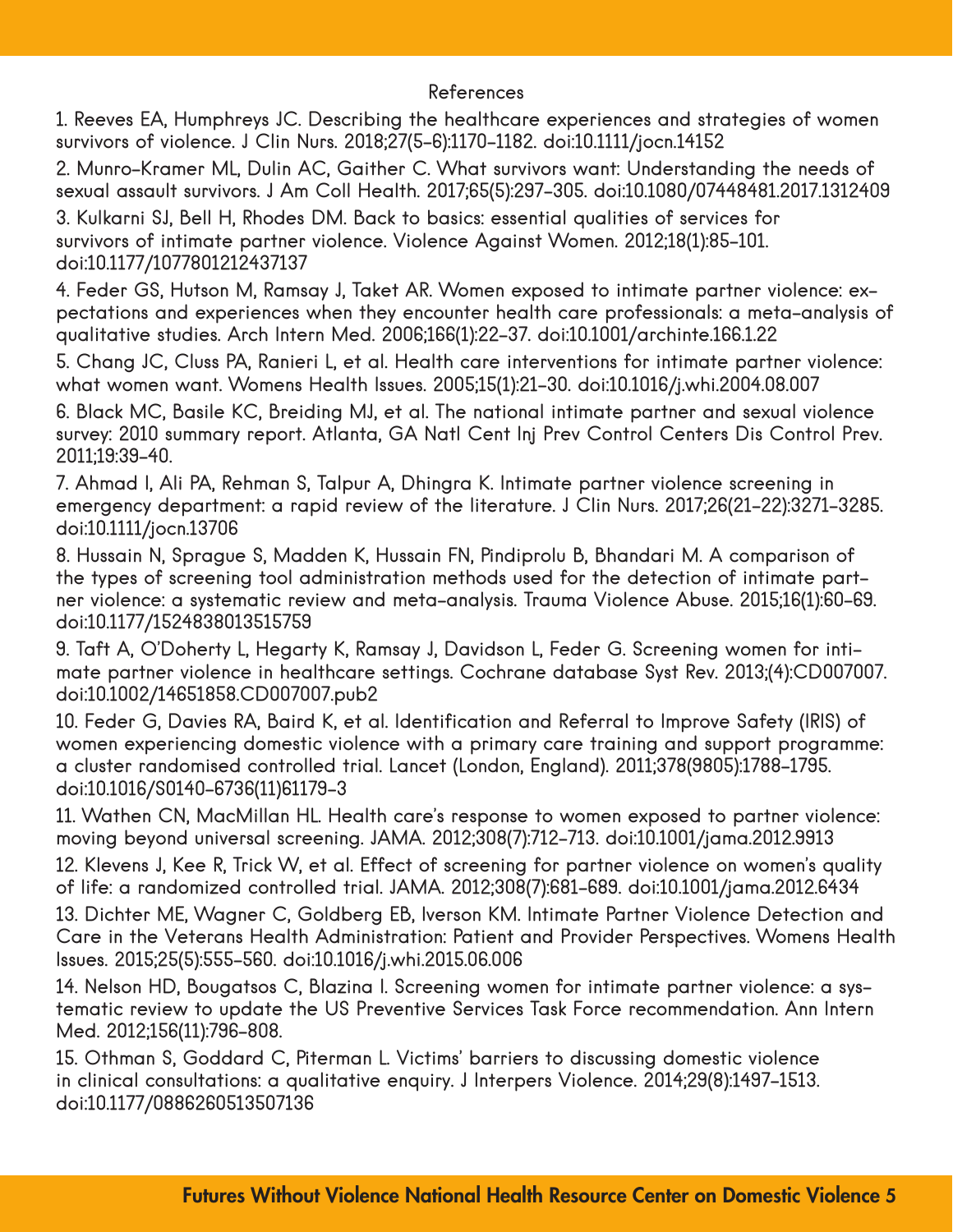16. Montalvo-Liendo N. Cross-cultural factors in disclosure of intimate partner violence: an integrated review. J Adv Nurs. 2009;65(1):20-34. doi:10.1111/j.1365-2648.2008.04850.x

17. The National Sexual Assault Coalition Resource Sharing Project and National Sexual Violence Resource Center. Building Cultures of Care: A Guide for Sexual Assault Services Programs.; 2013. https://www.nsvrc.org/sites/default/files/2017-10/publications\_nsvrc\_building-cultures-of-care.pdf.

18. Decker MR, Frattaroli S, McCaw B, et al. Transforming the healthcare response to intimate partner violence and taking best practices to scale. J Womens Health (Larchmt). 2012;21(12):1222-1229. doi:10.1089/jwh.2012.4058

19. Ghandour RM, Campbell JC, Lloyd J. Screening and counseling for Intimate Partner Violence: a vision for the future. J Womens Health (Larchmt). 2015;24(1):57-61. doi:10.1089/ jwh.2014.4885

20. Miller E, Decker MR, McCauley HL, et al. A family planning clinic partner violence intervention to reduce risk associated with reproductive coercion. Contraception. 2011;83(3):274-280. doi:10.1016/j.contraception.2010.07.013

21. Miller E, Goldstein S, McCauley HL, et al. A school health center intervention for abusive adolescent relationships: a cluster RCT. Pediatrics. 2015;135(1):76-85. doi:10.1542/peds.2014-2471

22. Miller E, Tancredi DJ, Decker MR, et al. A family planning clinic-based intervention to address reproductive coercion: a cluster randomized controlled trial. Contraception. 2016;94(1):58-67. doi:10.1016/j.contraception.2016.02.009

23. Miller E, McCauley HL, Decker MR, et al. Implementation of a Family Planning Clinic-Based Partner Violence and Reproductive Coercion Intervention: Provider and Patient Perspectives. Perspect Sex Reprod Health. 2017;49(2):85-93. doi:10.1363/psrh.12021

24. Williams JR, Halstead V, Salani D, Koermer N. An exploration of screening protocols for intimate partner violence in healthcare facilities: a qualitative study. J Clin Nurs. 2017;26(15- 16):2192-2201. doi:10.1111/jocn.13353

25. Miller E, McCaw B, Humphreys BL, Mitchell C. Integrating intimate partner violence assessment and intervention into healthcare in the United States: a systems approach. J Womens Health (Larchmt). 2015;24(1):92-99. doi:10.1089/jwh.2014.4870

26. Whitaker DJ, Baker CK, Pratt C, et al. A network model for providing culturally competent services for intimate partner violence and sexual violence. Violence Against Women. 2007;13(2):190-209. doi:10.1177/1077801206296984

27. Mason R, Wolf M, O'Rinn S, Ene G. Making connections across silos: intimate partner violence, mental health, and substance use. BMC Womens Health. 2017;17(1):29. doi:10.1186/s12905- 017-0372-4

28. Laing L, Irwin J, Toivonen C. Across the divide: using research to enhance collaboration between mental health and domestic violence services. Aust Soc Work. 2012;65(1):120-135.

29. Chung EK, Siegel BS, Garg A, et al. Screening for social determinants of health among children and families living in poverty: a guide for clinicians. Curr Probl Pediatr Adolesc Health Care. 2016;46(5):135-153.

30. Garg A, Boynton-Jarrett R, Dworkin PH. Avoiding the unintended consequences of screening for social determinants of health. Jama. 2016;316(8):813-814.

31. Billioux A, Verlander K, Anthony S, Alley D. Standardized screening for health-related social needs in clinical settings: The accountable health communities screening tool. NAM Perspect. 2017.